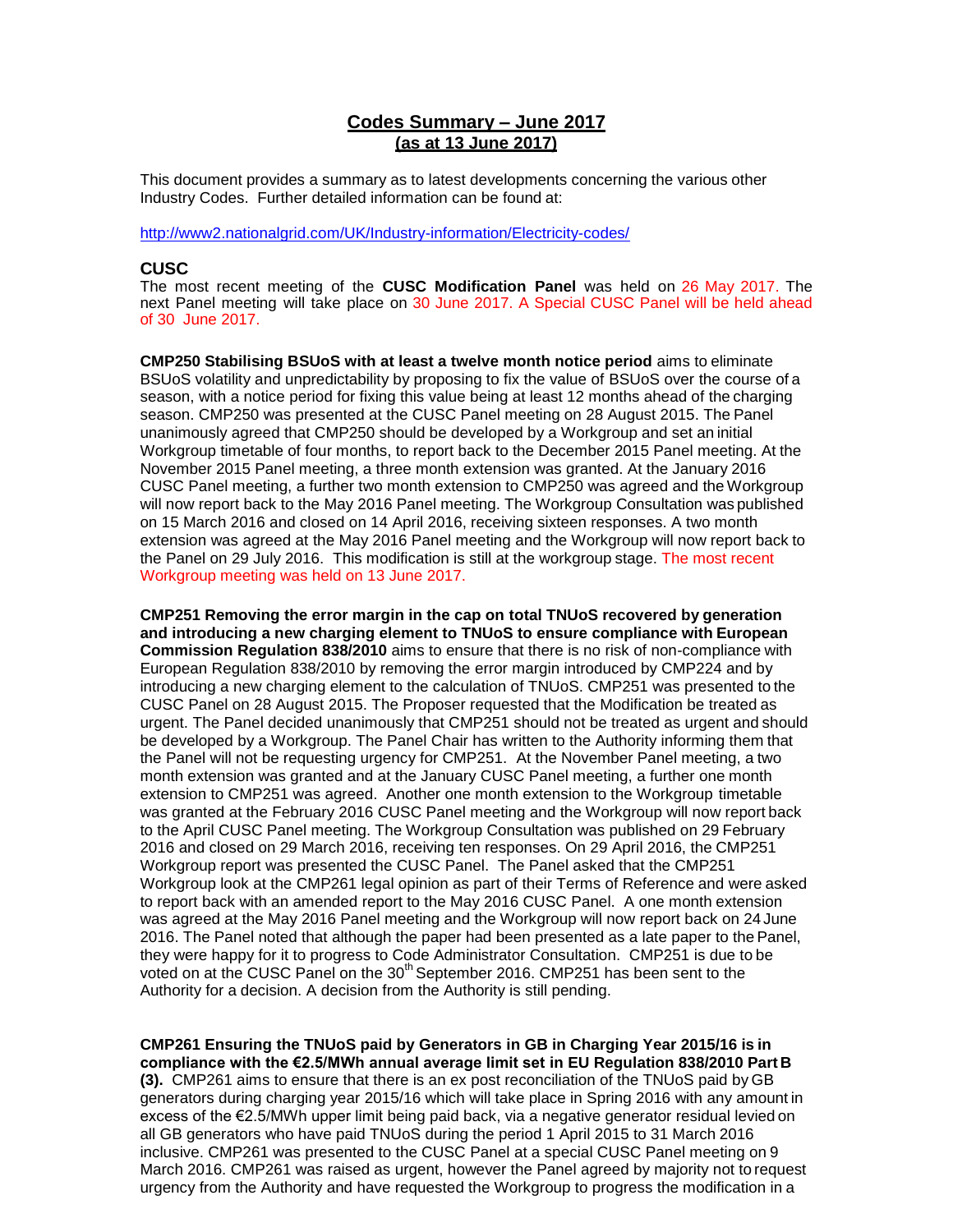shortened timescale. The Authority responded to this request on 17 March 2016 agreeing that CMP261 should not be considered as urgent, however should be progressed in line with an accelerated timetable. A two month extension was agreed at the May 2016 CUSC Panel, and the Workgroup report is to be presented at July 2016 Panel although will be discussed again at June 2016 Panel where they may agree to a Special CUSC Panel before July 2016 Panel. The Workgroup is on track and is currently progressing towards the publication of the CMP261 Workgroup Consultation at the beginning of July 2016. This modification is at Code Administrator Consultation stage and will be go to the CUSC Panel for their recommendation vote on Friday 25<sup>th</sup> November 2016. The CUSC Panel Recommendation vote was held on 25<sup>th</sup> November 2016. CMP261 was submitted to the Authority on  $30<sup>th</sup>$  November. A decision from the Authority is still pending. The Authority has sent back CMP261 to Workgroup stage. The most recent Workgroup meeting was held on 22 May 2017. CMP261 was tabled at the CUSC Panel meeting on the 26 May 2017 and the Panel agreed for it to proceed to Code Administrator Consultation. CMP261 is due to be voted on at the Special CUSC Panel.

**CMP264 Embedded Generation Triad Avoidance Standstill.** This modification seeks changes to the Transport and Tariff Model and billing arrangements to remove the netting of output from New Embedded Generators until Ofgem has completed its consideration of the current electricity transmission Charging Arrangements (and any review which ensues) and any resulting changes have been fully implemented. The Panel discussed the proposed timetable for this modification and agreed to request the Workgroup to progress to a shortened timetable. At the June 2016 CUSC Panel, the Workgroup requested and were granted approval of suggested amendments to the Terms of Reference. The Workgroup report is due to be sent to the Panel in October to proceed to Code Administrator Consultation. CMP264 was tabled at the Special CUSC Panel meeting on the  $25<sup>th</sup>$  of October and the Panel agreed for it to proceed to Code Administrator Consultation. The Panel will hold their recommendation vote on the 23<sup>rd</sup> of November, ahead of submission to the Authority. The recommendation vote was held on the 25 November 2016. It was submitted to the Authority on 28 November. A decision from the Authority is still pending.

**CMP265 Gross charging of TNUoS for HH demand where embedded generation is in**

**Capacity Market.** This modification specifically seeks to address the issue that half hourly metered (HH) demand for TNUoS purposes is currently charged net of embedded generation. The Proposer requested that CMP265 is considered as Urgent. The Panel agreed by majority that CMP265 should not be considered as Urgent and should be developed by a Workgroup. The Panel understood the Proposer's reasoning for requesting urgency and agreed to request the Workgroup to progress to a shortened timetable. The Panel's request not to accept urgency will be submitted to the Authority and will be awaiting their response. At the June 2016 CUSC Panel, the Workgroup requested and were granted approval of suggested amendments to the Terms of Reference. The Workgroup report is due to be sent to the Panel in October to proceed to Code Administrator Consultation. CMP265 was tabled at the Special CUSC Panel meeting on the  $25<sup>5</sup>$ th of October and the Panel agreed for it to proceed to Code Administrator Consultation. The Panel will hold their recommendation vote on the 23<sup>rd</sup> of November, ahead of submission to the Authority. The recommendation vote was held on the  $25<sup>th</sup>$  November 2016. It was submitted to the Authority on  $28<sup>th</sup>$  November. A decision from the Authority is still pending.

#### **CMP268'Recognition of sharing by Conventional Carbon plant of Not-Shared Year-Round circuits'**

CMP268 proposes to change the charging methodology to more appropriately recognise that the different types of "Conventional" generation do cause different transmission network investment costs, which should be reflected in the TNUoS charges that the different types of "Conventional" generation pays ideally ahead of the December Capacity Auction. CMP268 was presented at the CUSC Panel meeting on 29 July 2016. The CUSC Panel agreed by majority the modification should be developed by a Workgroup following a standard timetable. The Authority recommended that CMP268 follow an urgent timetable, this was agreed with the CUSC Panel at the August meeting. The workgroup consultation was published on the 16 September and will close on the 30 September 2016. CMP268 Code Administrator Consultation closed on the 27 October. This modification was voted on by the Panel on the 15 November at the Special CUSC Panel meeting and was submitted to the Authority on the 25 November. The Authority has sent back CMP268 modification to Workgroup stage. The most recent Workgroup meeting was held on 4 May 2017/ will be held on 14 June 2017.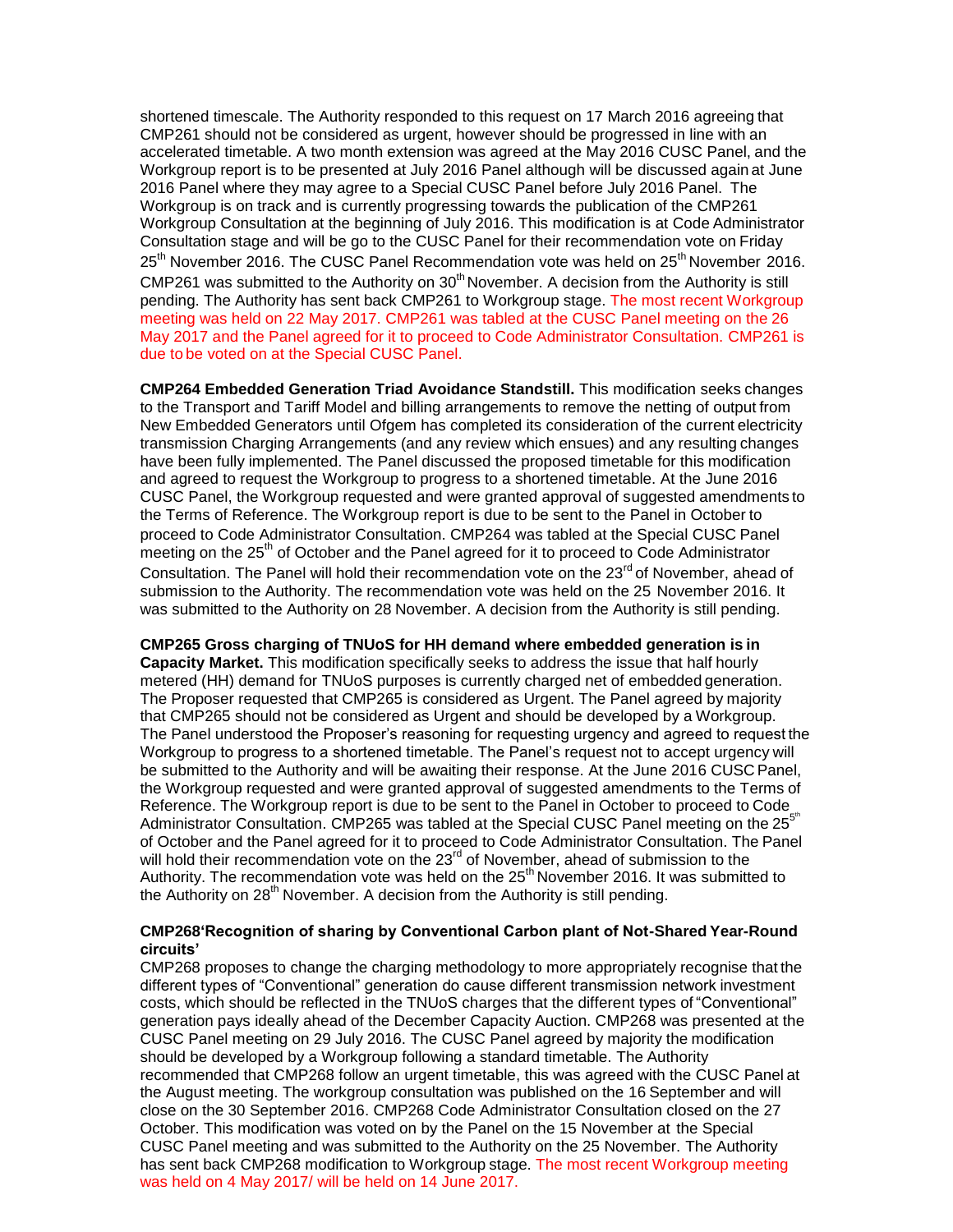**CMP269 'Potential consequential changes to the CUSC as a result of CMP264'** This modification aims to address a number of consequential changes required to non-charging sections of the CUSC to reflect the CMP264 Proposal or any alternative proposals agreed by the CMP264 Workgroup. CMP269 was tabled at the Special CUSC Panel meeting on the  $25<sup>tn</sup>$  of October and the Panel agreed for it to proceed to Code Administrator Consultation. The Panel will hold their recommendation vote on the 25 November, ahead of submission to the Authority. The recommendation vote was held on the 25 November 2016. It was submitted to the Authority on 28 November. A decision from the Authority is still pending.

**CMP270 'Potential consequential changes to the CUSC as a result of CMP265'.** This modification aims to address a number of consequential changes required to non-charging sections of the CUSC to reflect the CMP265 Proposal or any alternative proposals agreed by the CMP265 Workgroup. CMP270 was tabled at the Special CUSC Panel meeting on the  $25<sup>th</sup>$  of October and the Panel agreed for it to proceed to Code Administrator Consultation. The Panel will hold their recommendation vote on the 23 November, ahead of submission to the Authority. The recommendation vote was held on the 25 November 2016. It was submitted to the Authority on 28 November. A decision from the Authority is still pending.

#### **CMP271 'Improving the cost reflectivity of demand transmission charges'.**

CMP271 aims to improve the cost reflectivity of demand transmission charges. It is proposed that the transmission charging methodology should include a Peak Security demand tariff levied at Triad, a Year Round demand tariff and revenue recovery levied on year round supplier demand. The initial workgroup meeting will be held on the  $1<sup>st</sup>$  November 2016. The most recent Workgroup meeting was held on the 22 May 2017.

**CMP272 'Aligning Condition C5 and C10 of the CUSC to the licence changes introduced by the Code Governance Review Phase 3'.** CMP272 seeks to implement the licence changes to the CUSC arising from Ofgem's Code Governance Review (Phase 3). The initial Workgroup meeting was held on 6 January 2017 and the Workgroup Consultation Report was issued 10 January 2017 with comments due by 24 January 2017. A post Consultation Workgroup meeting was held on 31 January 2017 to address the responses received and update the Original Proposal. Following this the Workgroup voted on the Proposal on 3 February 2017 and the Modification was issued to Code Administrator Consultation for 5 working days closing on 17 February 2017. At the CUSC Modifications Panel meeting on 24 February 2017, the Panel voted on CMP272 against the Applicable CUSC Objectives. The Panel members unanimously agreed that the Original was better than the Baseline. CMP272 was implemented on 14 March 2017.

#### **CMP275 'Transmission Generator Benefits in the provision of ancillary and balancing**

**services- levelling the playing field'**. CMP275 seeks that a principle of financial mutual exclusivity is introduced to prevent BM units from accessing multiple sources of duplicate and overlapping revenue from ancillary services on the same asset. The initial Workgroup meeting was held on 15 February 2017. The most recent Workgroup meeting was held on 9 June 2017.

#### **CMP274 'Winter TNUoS Time of Use Tariff (TToUT) for Demand TNUoS'**

CMP274 aims to improve the cost reflectivity of demand transmission charges. It is proposed that the transmission charging methodology should include a Winter Weekday Time of use demand tariff which reflects the existing Demand Residual element of the existing methodology so that revenue recovery is levied over a longer period of assessment. The initial workgroup meeting was held on the 1 November 2016. The most recent Workgroup meeting was held on the 22 May 2017.

**CMP276 'Socialising TO costs associated with "green policies".** CMP276 proposes a reduction in the demand residual element of the TNUoS £/kW ("Triad") charge by creating two new charge lines for all demand offtakes: (i) with the level of charge based on a fixed charge per MPAN (or alternatively the import meter size of each consumer) and (ii) a simple per kWh charge on all consumers. Currently demand residual is the cost bucket which is left to capture all TO costs that cannot be otherwise allocated. Unless there is change the current methodology this is forecast to lead to high demand TNUoS payments at the time of Triads, which are widely recognised to be unacceptable and unsustainable. Mods CMP264 and CMP265 deal with a subset of the symptoms only, because they define the defect too narrowly. Their definition prohibits the full range of potential solutions being considered, and by excluding certain types of meter and treating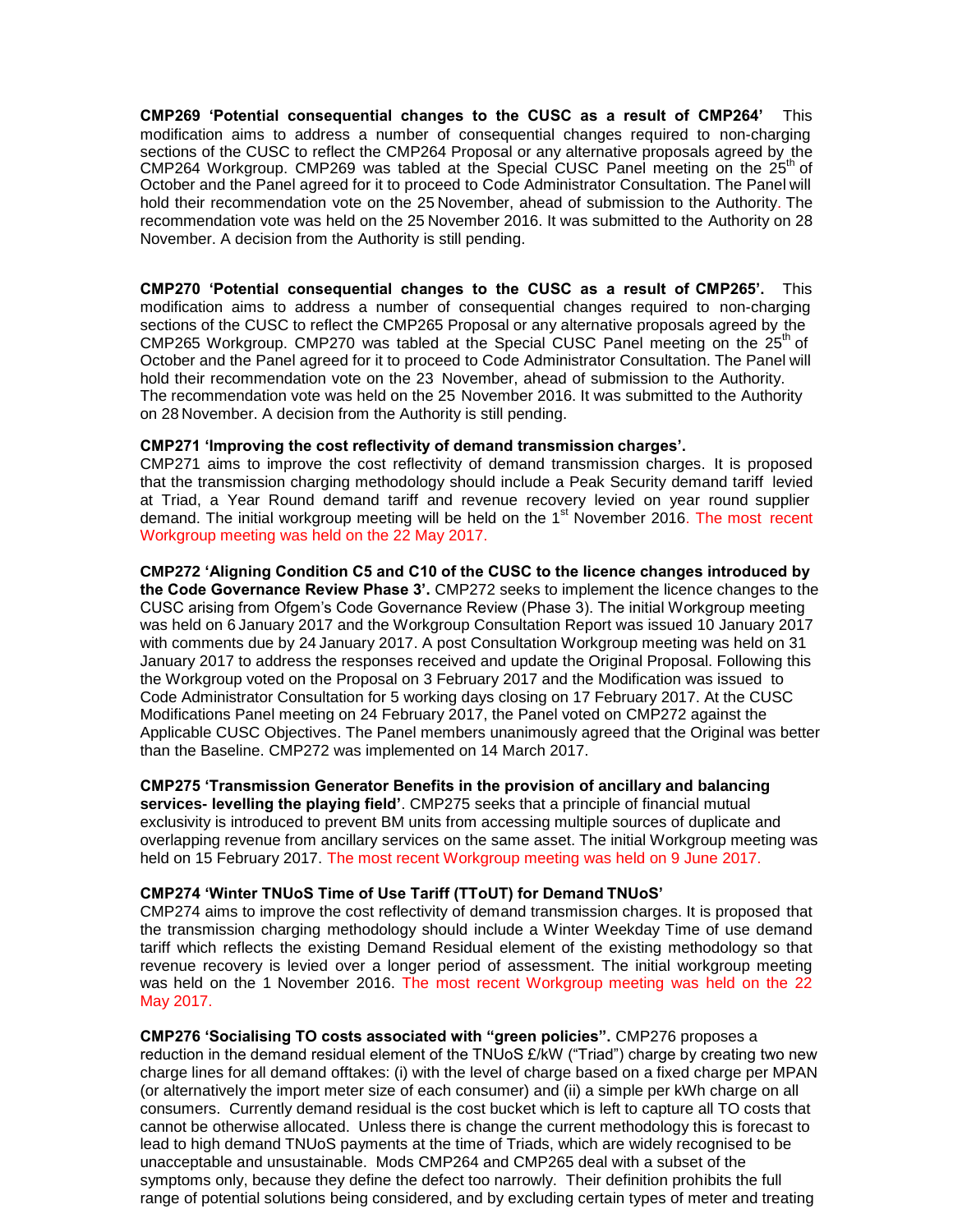some meters differently to others, this inevitably leads to a discriminatory outcome. This modification is defined to address the underlying cause of the escalation in demand residual and proposes a simple, non-discriminatory approach to its resolution which addresses equitable competition in ALL markets, domestic and international, reduces total cost to consumers and has the structure to form an enduring solution. Nominations for this Workgroup are open until 24 February 2017. A decision letter from the Authority granting urgency is pending. The initial Workgroup meeting was held on17 March 2017. The next Workgroup meeting will be held on 28 June 2017 with a precall on the 22 June 2017.

**CMP277 'Special License Condition 4J'.** This modification seeks to update Section 14.30.6 and 14.32 of the CUSC to reflect the changes made to the terms of the external BSUoS charges recoverable by the SO due to new License Condition 4J and changes to Special License Condition 4C.1. On 31 March 2017, the CUSC Panel agreed that this proposal meets the Self- Governance criteria and should progress to Code Administration Consultation. At the CUSC Panel on 26 May 2017, The Panel voted on CMP277 against the Applicable CUSC Objectives. The Panel members unanimously agreed that the Original was better than the baseline and determined that the modifications be implemented within the CUSC following a 15 day Appeals window.

**CMP278 'BSIS 2017 Housekeeping'.** This modification seeks to Update CUSC sections 14.30.11 and 14.32 to reflect the changed cap and collar and sharing factors of the Balancing Services Incentive Scheme as detailed in the current Ofgem Statutory License Consultation and; update 14.32 example BSUoS calculation to reflect changed terms within external BSUoS costs detailed in License change. On 31 March 2017, the CUSC Panel agreed that this proposal meets the Self- Governance criteria and should progress to Code Administration Consultation. At the CUSC Panel on 26 May 2017, The Panel voted on CMP278 against the Applicable CUSC Objectives. The Panel members unanimously agreed that the Original was better than the baseline and determined that the modifications be implemented within the CUSC following a 15 day Appeals window.

 **CMP279' 'Housekeeping modification to amend typographical errors in the CMP272 legal text.'** The Authority when making its decision to approve the implementation of CMP272 noted three legal text errors in the Final Modification Report and recommended that these should be corrected via a Housekeeping Modification. On 28 April 2017, the CUSC Panel unanimously agreed that this proposal meets the Fast Track Self- Governance criteria and should progress through to the Appeals window. No Appeals were received and in line with the timetable CMP279 was implemented on 31 May 2017.

#### **STC**

The most recent meeting of the **STC Modification Panel** was held on 31 May 2017. The next STC Panel meeting will take place on 28 June 2017.

CM059 'Changes to Section C and H following Ofgem Response to Adjudication Request' seeks to correct the Section C Paragraph 5.9.5 for refer to Section H and to update Section H to allow a referable clause to the Authority. CM059 is on hold pending legal teams at NGET and Ofgem communicating.

### **SQSS**

The most recent meeting of the **SQSS Panel** was held on 8 February 2017. The next SQSS Panel was cancelled on 12 April 2017 due to a limited Agenda. The next meeting will be held on 14 June 2017.

**GSR012: Interconnectors**: This considers a consistent treatment of interconnectors when planning their local connections and their impact on wider infrastructure requirements. The original understand was that the Workgroup was due to presenting their working-group report to the NETS SQSS Review Panel in February. However, following Workgroup discussion, the Workgroup has yet to conclude its thinking on the Workgroup Report and aims to meet again in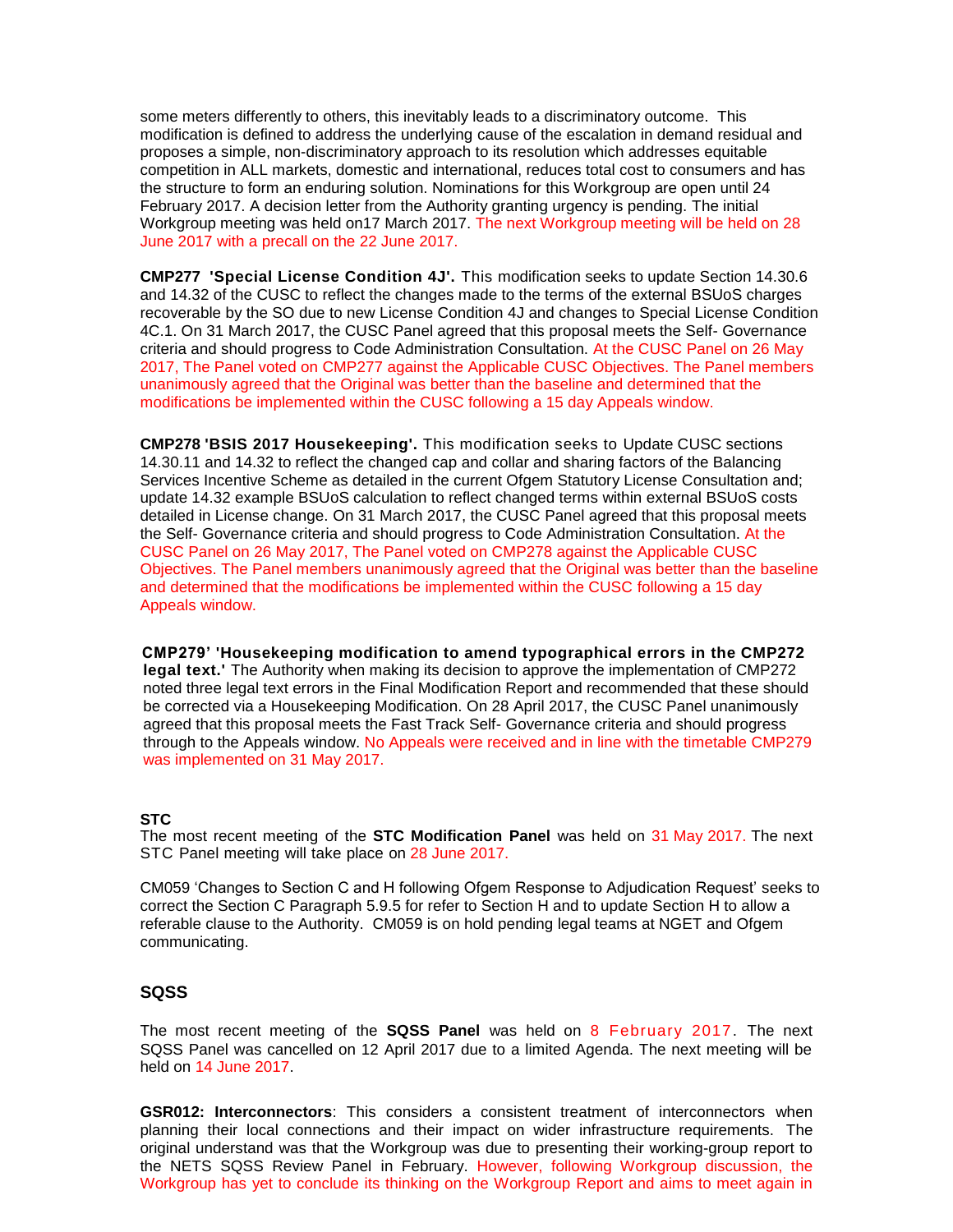#### May to finalise the Report before presenting to Panel in June.

**GSR014 Offshore Requirements at Onshore Substations:** This considers the onshore substation requirements (one or two switch-bays) where offshore cables connect to the onshore network. At the August 2015 NETS SQSS Review Panel it was unanimously agreed that this modification is ready to be submitted to the Authority for a decision. The position of the Modification Report is being sought to be submitted to the Authority thereafter.

**GSR016 Application of Scaling Factors and the Inclusion of Embedded Wind in NETS SQSS Chapter 4 Studies:** This aims to determine more realistic dispatch levels for generation, including embedded generation, in local and wider system capability studies. The NETS SQSS Review Panel is coming under increased pressure to conclude this modification. As a consequence this may now be wrapped up with a new piece of work concerning the Security and Economy Planned Transfer Conditions as detailed below. A meeting was held on 15<sup>th</sup> December 2016. The Workgroup is on hold whilst it quantifies what further analysis is required to progress in conjunction with Ofgem.

**GSR018 Sub-Synchronous Oscillations (SSO):** The NETS SQSS Review Panel agreed to progress work to develop and clarify the transmission licensees' responsibilities with respect to sub-synchronous oscillation issues. A workgroup report has been approved and consulted upon. The workgroup is due to present their modification report to the NETS SQSS Review Panel soon. Once approved, this shall be submitted to the Authority. This modification has been submitted to the Authority. This modification has been sent back by the Authority, work on this modification will be done in the GC0077 workgroup. The workgroup re-grouped to meet on 5 December 2016 whereby it was agreed the Code Governance team would send out a revised draft of the Report to the Authority to the workgroup to comment. This will summarize the further evidence and background as discussed during the meeting. The relevant changes were made to the Final Workgroup Report and circulated to the Workgroup Members for comment. The Workgroup approved of the amendments and the Report is in a position to be re-submitted to the Authority. Following no further comments being received the Report to the Authority was re-submitted on 30 January 2017. The Authority made a decision on 7 March 2017 to approve the changes. The Authority have advised for the changes to take effect the Authority will need to modify the relevant conditions of the electricity transmission licence so that they refer to the new version of the SQSS. As this modification is not time critical the Authority have not yet issued a statutory consultation to modify the licences. The Authority will be doing this at an appropriate stage in the future, such as when the Authority issues a decision on other SQSS Modifications.

**GSR019: Review of Chapter 7 Double Busbar Requirements:** It has been suggested that current interpretation of the NETS SQSS mandates the use of a double busbar (or equivalent) arrangement for the first onshore substation for offshore transmission system connections. However, a Cost Benefit Analysis (CBA) performed by DONG Energy aims to demonstrate that this requirement is not the most economic and efficient solution for all offshore wind farm connections. It has therefore been proposed that this interpretation within the NETS SQSS for the need to have double busbar substation arrangements is addressed and subject to NETS SQSS Review Panel assessment, this deterministic requirement be removed if no net benefit can be demonstrated for this configuration of switchgear when considering the specific characteristics of offshore generation connections. The workgroup is due to present their workgroup report to the NETS SQSS Review Panel soon. This modification stalled for a period, the proposer of this modification is due to attend the October Panel to discuss work restarting in this area. The proposer of this modification presented at the October Panel meeting. The Panel discussed this modification further at the December Panel and agreed this is not a priority and work on this modification should be on hold.

**GSR022: Design of Main Interconnected Transmission System (MITS):** It is proposed to review the assumptions used to set power system transfer conditions for design of the MITS. These conditions are covered in Chapter 4 of the NETS SQSS and are referred to as the "Security Planned Transfer Condition" and the "Economy Planned Transfer Condition". For the 2015 Future Energy Scenarios (FES), lower levels of thermal generation capacity in later years cause the "Security Planned Transfer Condition" to break down. Additionally, it is agreed that the scaling of different types of generation and external system connections in the application of the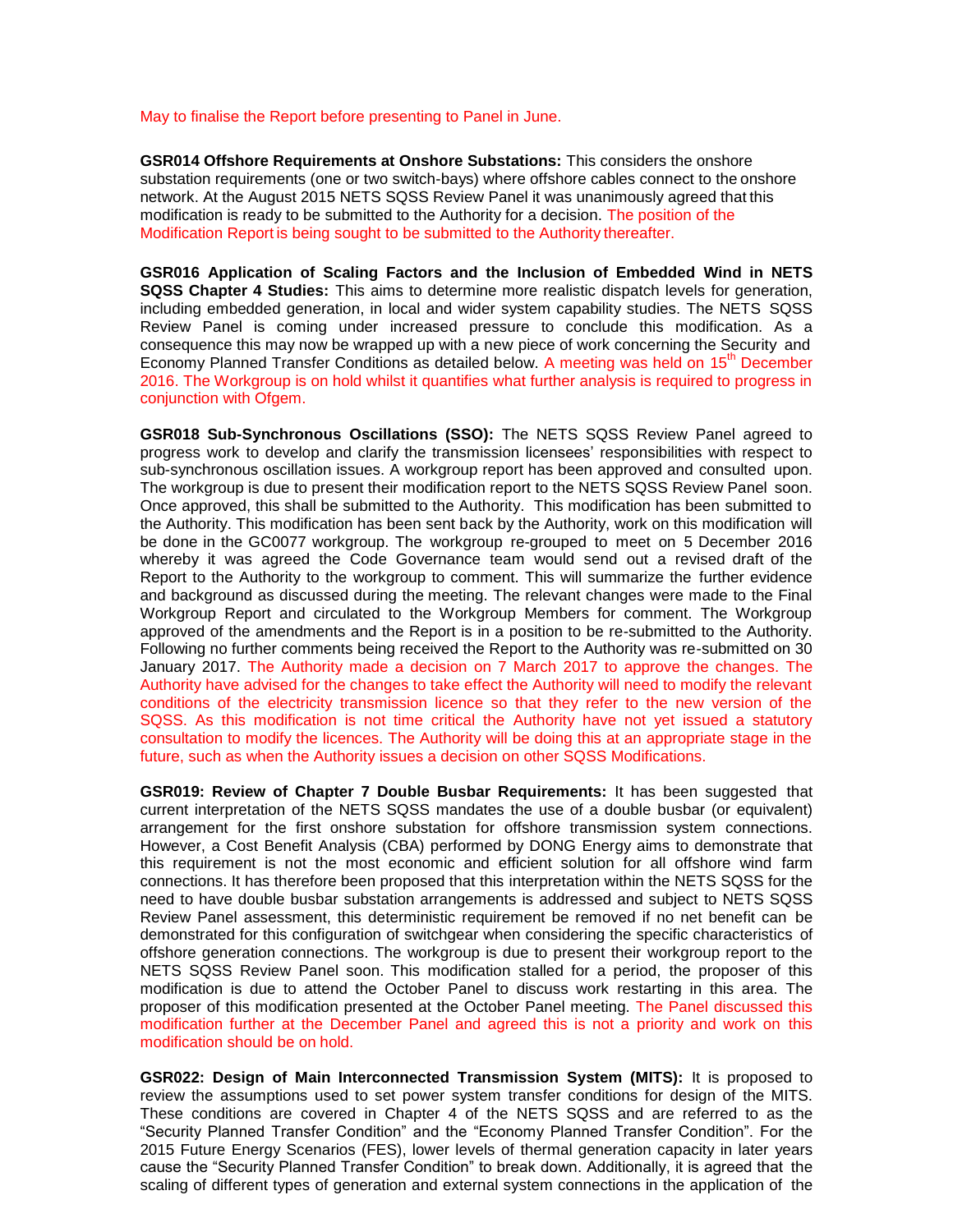"Economy Planned Transfer Condition" should be reviewed. Reviewing the two conditions will ensure that their use continues to identify accurately the future need for transmission infrastructure reinforcement. A working-group will shortly be established. A workgroup has been established and the initial meeting will be held towards the end of October 2016. The initial workgroup meeting was held on the 31<sup>st</sup> of October 2016. The first face to face workgroup meeting was held on 15 January 2016.